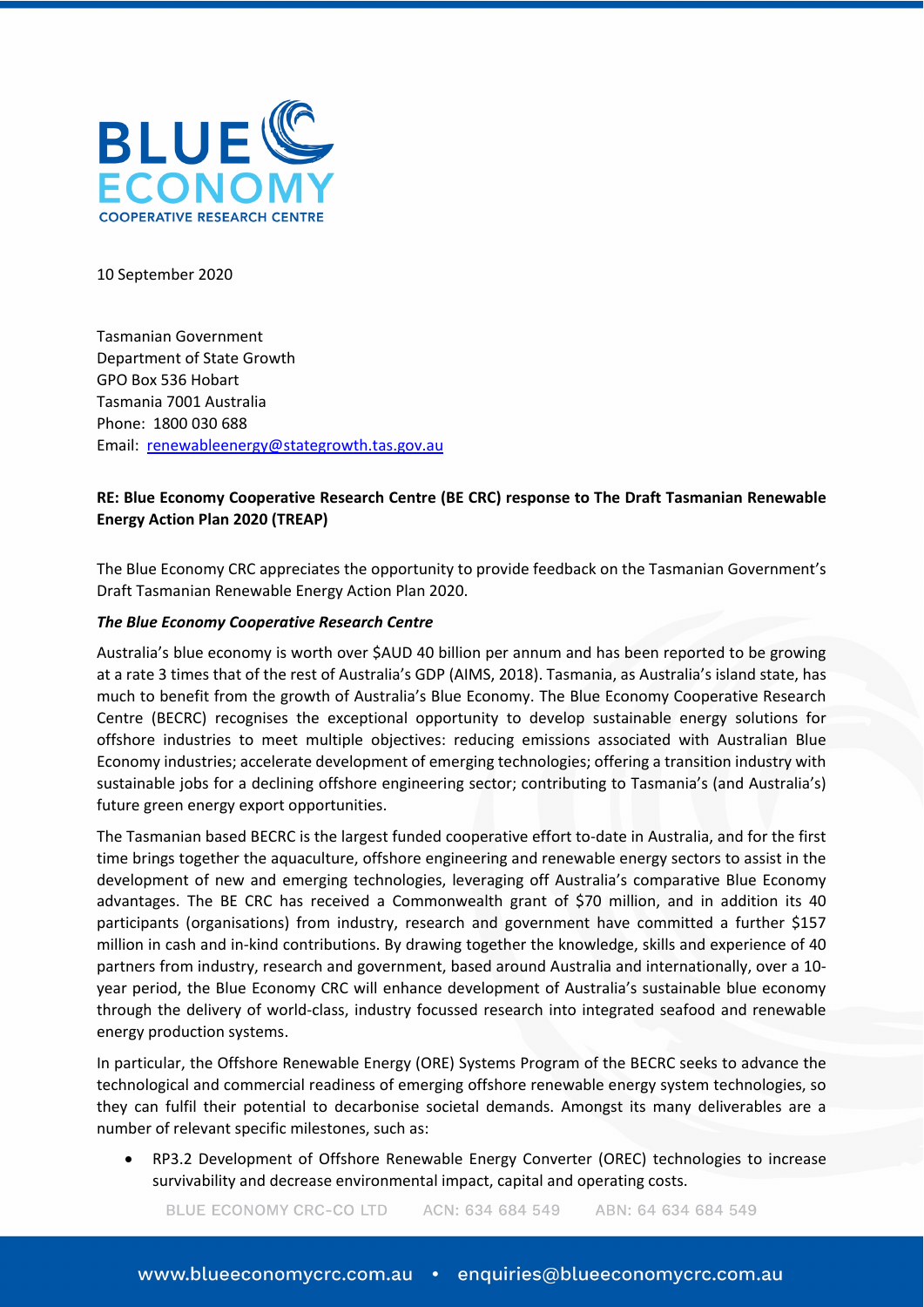

- RP3.3 Development of new and integrated technologies suitable for the offshore environment, leading to bench-scale demonstration micro-grid architecture, desalination, oxygen, hydrogen, ammonia and other storage solutions, derived from Offshore Renewable Energy Systems (ORES)
- RP3.4 Successful proof of concept through field demonstration of the operation of novel Offshore Renewable Energy Systems.

The Blue Economy CRC supports and is well placed to support the focus of *The Tasmanian Renewable Energy Action Plan* (the Action Plan), to (i) transform Tasmania into a global renewable energy powerhouse, (ii) Make energy work for the Tasmanian community; and (iii) Grow the Tasmanian economy and provide jobs. The BE CRC appreciates the opportunity to provide its views on the Action Plan.

The Blue Economy is made up of well-established (e.g., Marine and Coastal Tourism, Oil & Gas, Fisheries and Aquaculture, Shipping and Ports, Marine Observations) and emerging industries (e.g., Offshore Renewable Energy, Ecosystem Services, Marine Biotechnology). As the World's global Blue Economy is set to double to \$USD 3T by 2030, Australia's competitive advantage (possession of the third largest Exclusive Economic Zone, strong offshore engineering sector, high value marine products) can support Australia to secure its position leading a sustainable Blue Economy, building on the current \$AUD 40b sector.

## *The offshore renewable energy opportunity*

Deployment of offshore renewable energy – particularly offshore wind, is increasing rapidly internationally, as a component of this rapidly growing blue economy. The UK Government recently (August 2020) released revised costs of energy technologies, indicating LCOE of offshore wind is now less than that of all fossil fuel derived energy, and is anticipated to become cheaper than onshore wind by the mid 2030's, owing the relative strength and consistency of resource, and the mega-turbines able to be deployed offshore (BEIS, 2020).

The High Level Panel for a Sustainable Ocean Economy, a unique initiative of 14 serving world leaders building momentum towards a sustainable ocean economy, of which Australia is a signatory represented by the Prime Minister's Office, recently released a report presenting the benefits and costs of a sustainable ocean economy (HLP, 2020). They found that for every \$1 invested in key ocean actions (including offshore renewable energy, conserving, and restoring mangrove habitats, decarbonising international shipping, and increasing production of sustainable aquaculture, \$5 in global benefits could be returned. Across these sectors, investment in offshore renewable energy was identified as capable of yielding the highest triple bottom line (economic, environmental, and social, including job creation) returns of \$12 for every \$1 invested.

Offshore renewable energy technologies include Fixed and Floating Offshore wind technologies, wave, tidal, and floating solar, amongst others less prospective for Tasmania. Globally, offshore wind (OSW) is now a commercial industry, which has seen market growth of on average 21% per year since 2013, with over 25 GW of installed capacity globally, making up 8% of total new wind installations (GWEC, 2019).

Oft-cited global renewable energy technology leaders including Germany, the EU, the US, Japan and the UK have set out long-term, strategic approaches to technology innovation and deployment programs. Each of these plans outline strong OSW targets for 2030: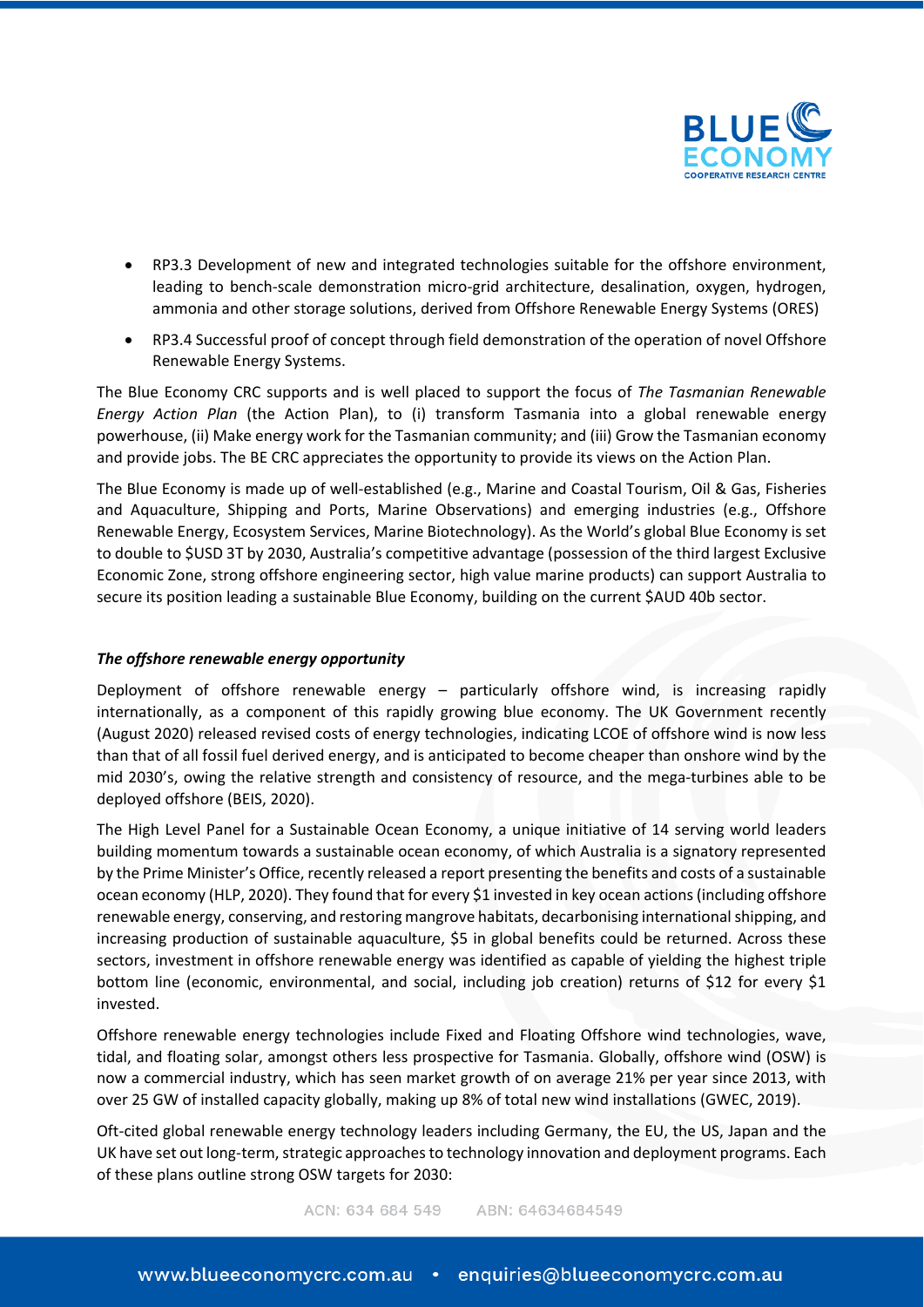

- Germany has set a 20GW by 2030 (12.5% share of generation) for OSW, despite their limited EEZ jurisdiction (BMWI, 2020).
- The EU is set to harness 35% of its energy from offshore sources by 2050 (EU, 2020), and is set to outline its offshore wind strategy in October 2020. It is anticipated this will have a target in excess of 250GW by 2050 to align with the EU Green Deal.
- Less mature than Europe, several US states have set OSW targets, combining to over 8GW installed capacity by 2030 (IRENA, 2019)
- In November 2019, Japan passed a new bill enabling wind farms to operate in Japan waters for up to 30 years, outlining a long-term commitment to the sector, and an industry target to deploy 10 GW by 2030.
- The UK Government OSW Sector Deal outlines a plan to develop up to 30GW of offshore wind in the UK by 2030 (30% of demand, UK Govt, 2019).
- China deployment of OSW now currently exceeds that of UK and Europe combined, with installed capacity expected to exceed Europe by 2030 (Sherman et al., 2020).

Despite inherent uncertainties in the future global energy landscape and technology development, these targets illustrate a clear trend towards ORE generation, reflecting the distinct advantages offered by OSW resource and technologies to support a stable, secure national energy system, achievable as a result of large-scale reduction in LCOE observed in the sector.

Adjacent to Australia's coasts, Australia possesses immense high quality, temporally consistent OSW resources accessible to floating offshore wind technologies, with a generation potential of approximately 25 PWh/yr (equivalent to that of Europe, US , Japan and UK combined (Eurek et al., 2017). Australia's highest quality offshore wind resources are adjacent to Tasmania's coasts.

OSW resource advantages are reflected in reported capacity factors. Capacity factors for onshore wind farms in the EU average 24%, with new farms reaching 30-35%. Offshore farms have a capacity factor averaging 38%, with new farms reaching 35-55% (an increase of more than 50%; Energy Industry Review, 2019). The capacity factor of Australia's onshore wind farms are reported between 28-38% (AER, 2019). Australia's offshore wind resources would see farms with capacity factors exceeding 55%. This consistency of resource, particularly of Tasmania's available resource, represents significant opportunities to contribute to Tasmania's ambitious renewable energy target. With limited areas of shallow continental shelf accessible to fixed platform OSW turbines, Australia's OSW opportunities lie with floating technologies. BECRC participants include floating offshore wind technology developers and is supporting development of their technology for Australian application.

The Expert Group of the High Level Panel for a Sustainable Ocean Economy, to which Australia is participant, report that ocean based climate action can deliver up to 21% of the annual GHG emissions cuts required by 2050 to limit temperature rise to 1.5degC. Deployment of ORE technologies was identified as the dominant mechanism by which these objectives could be met (accounting for approximately half of the identified cuts), and consequently called for a scale up of deployment (HLP, 2019).

The 10-year BECRC aligns with the UN Decade of Ocean Science for Sustainable Development; and a critical period of necessary emission reductions for Australia and the World to meet its emission targets. This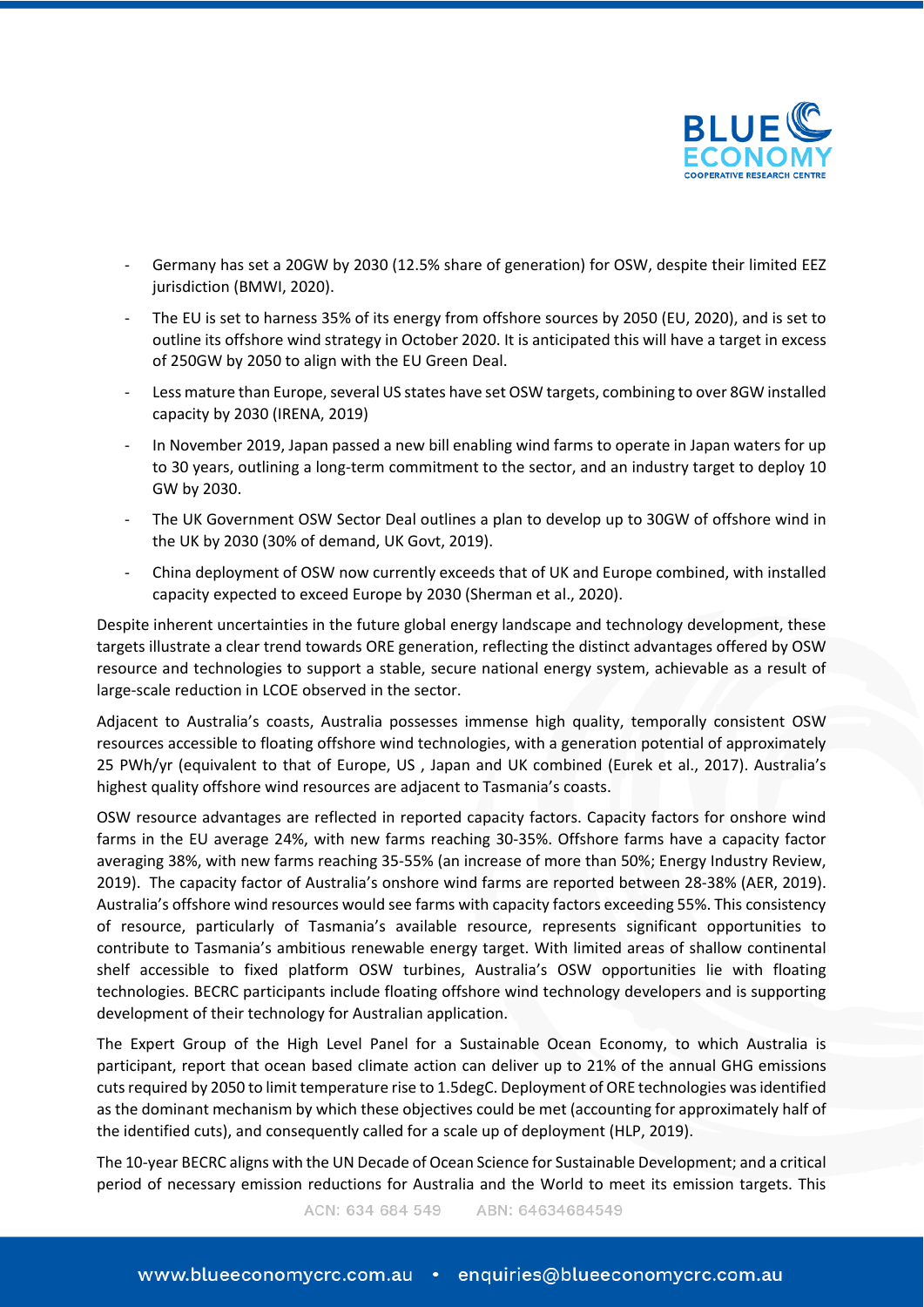

presents opportunity to leverage Tasmania's immense ocean science activity to support emergence of a sustainable ocean energy industry in Australia.

## *The Draft Tasmanian Renewable Energy Action Plan*

We welcome the Action Plan's openness to welcome all forms of renewable energy technology, as it builds towards the Tasmanian Renewable Energy Target set for 2040. However, the *BECRC wishes to highlight the exceptional opportunity available to Tasmania to develop its offshore renewable energy resource.* Australia arguably has the world's largest ORE resources, and Tasmania is blessed with the best of those. Tasmania's offshore wind, wave, solar and tidal resources far exceed the energy demands targeted in the Action Plan, and offer distinct advantages in a distributed energy system, being more consistent, more predictable, and out-of-phase (temporally, and geographically separated) with other variable forms of renewable energy identified in the Plan.

The BECRC recognises offshore industry as an exceptional offshore remote area power system opportunity. Offshore operations in the blue economy are disproportionately dependent on high emission, expensive diesel generation. Liquid fuels currently represent a significant portion of Tasmania's energy demand and contributor to total emissions. The BECRC recognises the versatility of green hydrogen to meet demand of offshore industry, to firm power delivery in a remote hybrid hydrogen microgrid, and as a potential fuel for shipping and other offshore industry activities. Building an offshore green hydrogen production and supply chain to meet the needs of Tasmania's rapidly expanding blue economy is a priority for the BECRC. Development of these offshore components of hydrogen distribution will be integral as Tasmania seeks to contribute hydrogen into larger scale export market opportunities.

These offshore, off-grid operations represent a pathway market for which early stage offshore renewable energy technologies will be cost-competitive at an earlier stage of maturity. This allows these technologies to demonstrate their performance, and advance their technological and commercial readiness, to ultimately be cost-competitive in utility scale markets.

Tasmania, through the BECRC and its over 40 participants including CSIRO, the Australian Maritime College, University of Tasmania and many industrial partners, is incredibly well positioned to support development of an offshore renewable energy sector in Tasmania. Through strong connections with leading international offshore renewable energy research and development sectors, the BECRC's worldleading R&D strengths can maximise Australia's role in a global shift to a sustainable blue economy. This includes not only strengths in developing clean ORE technologies, but also to assist in the development of systems to manage and plan for sustainable operations in Australia's EEZ, monitoring and planning interactions with other sectors, supporting the growth of manufacturing supply chains and associated job creation, and assessing the costs and benefits for communities, the environment, health, maintenance and performance of species, and infrastructure. Capturing the BECRC's offshore renewable energy systems R&D interests within the proposed Renewable Energy Centre of Excellence, will enable a fully integrated perspective on future energy solutions for Tasmania.

Deploying overseas technology will not be a passive process. As recognised in the Roadmap, effective local deployment will require tailoring of technologies to domestic circumstances and changing local regulations to remove barriers to deployment. The BECRC seeks to identify appropriate policy frameworks, address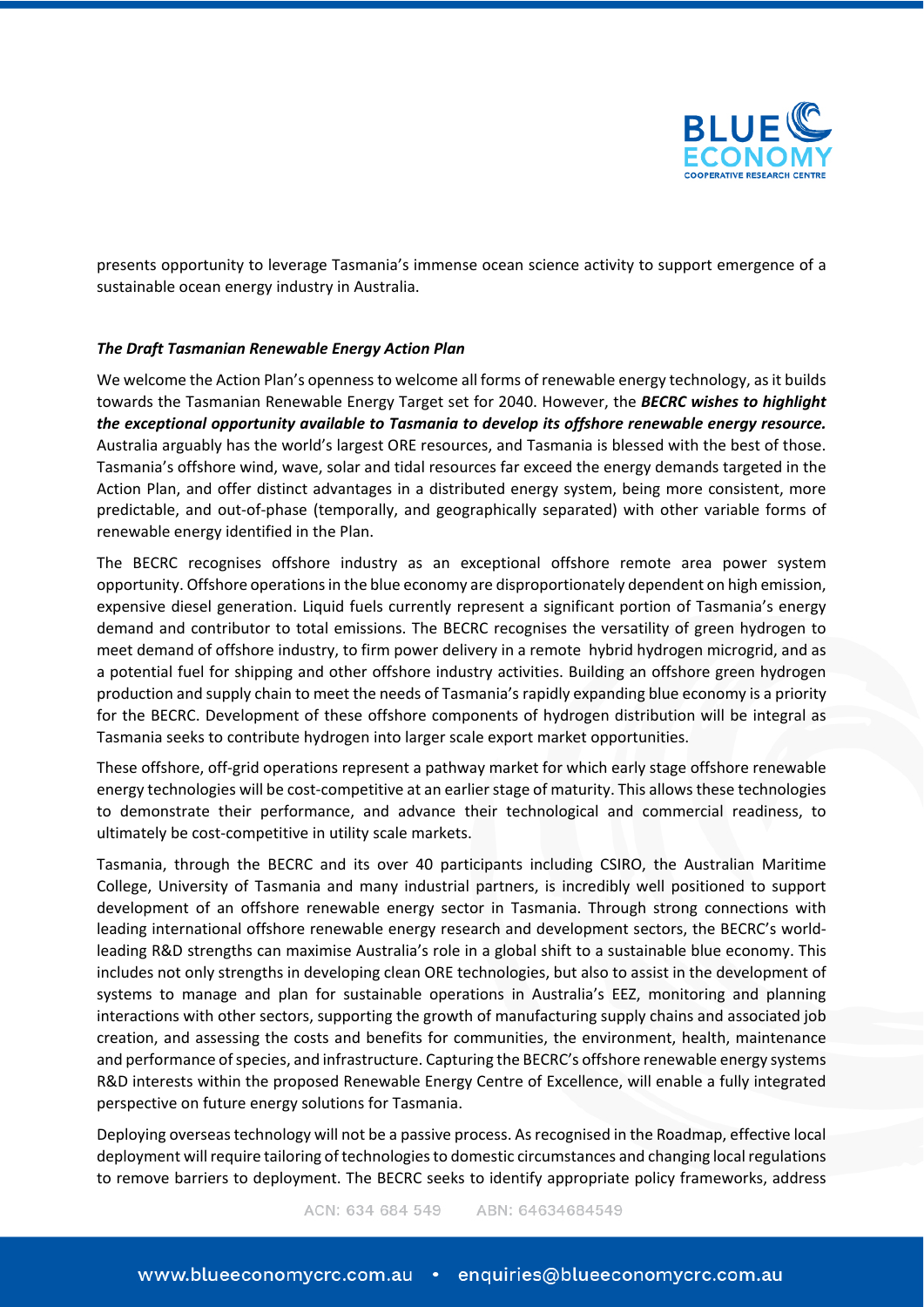

marine spatial planning requirements, tailor technologies for Australian circumstances, assist growth of the Australian supply chain, to support development of an offshore renewable energy industry and associated jobs in Australia. An offshore renewable energy sector provides a sustainable transition industry for other declining offshore industry sectors, that has potential to grow job opportunities in Tasmania.

The Blue Economy CRC's 10-year research program is clearly aligned with *Tasmania's Renewable Energy Action Plan,* complementing and extending commitments to short, medium and long term initiatives through ongoing development of low emission technologies and piloting practical application of these technologies in Australia's blue economy.

This feedback has been provided through consultation with the Research Director, Professor Irene Penesis, and Research Program Leaders, Dr Mark Hemer (CSIRO) and Professor Marcus Haward (University of Tasmania).

Should you wish to discuss any of the feedback with the BE CRC, please do not hesitate to contact me by email at [John.Whittington@blueeconomycrc.com.au](mailto:John.Whittington@blueeconomycrc.com.au) or by phone on +61 439 335 429.

Yours sincerely,

Dr John Whittington *Chief Executive Officer, Blue Economy CRC*

### **References**

AER, 2019 Australian Energy Regulator. Wholesale electricity market performance report 2018: LCOE modelling approach, limitations and results, December 2018. [https://www.aer.gov.au/system/files/Wholesale%20electricity%20market%20performance%20report%2](https://www.aer.gov.au/system/files/Wholesale%20electricity%20market%20performance%20report%202018%E2%80%94LCOE%20modelling%20approach%2C%20limitations%20and%20results.pdf) [02018%E2%80%94LCOE%20modelling%20approach%2C%20limitations%20and%20results.pdf](https://www.aer.gov.au/system/files/Wholesale%20electricity%20market%20performance%20report%202018%E2%80%94LCOE%20modelling%20approach%2C%20limitations%20and%20results.pdf)

AIMS, 2018. Australian Institute for Marine Science, AIMS Index of Marine Industry <https://www.aims.gov.au/sites/default/files/2018%20AIMS%20Marine%20Index.pdf>